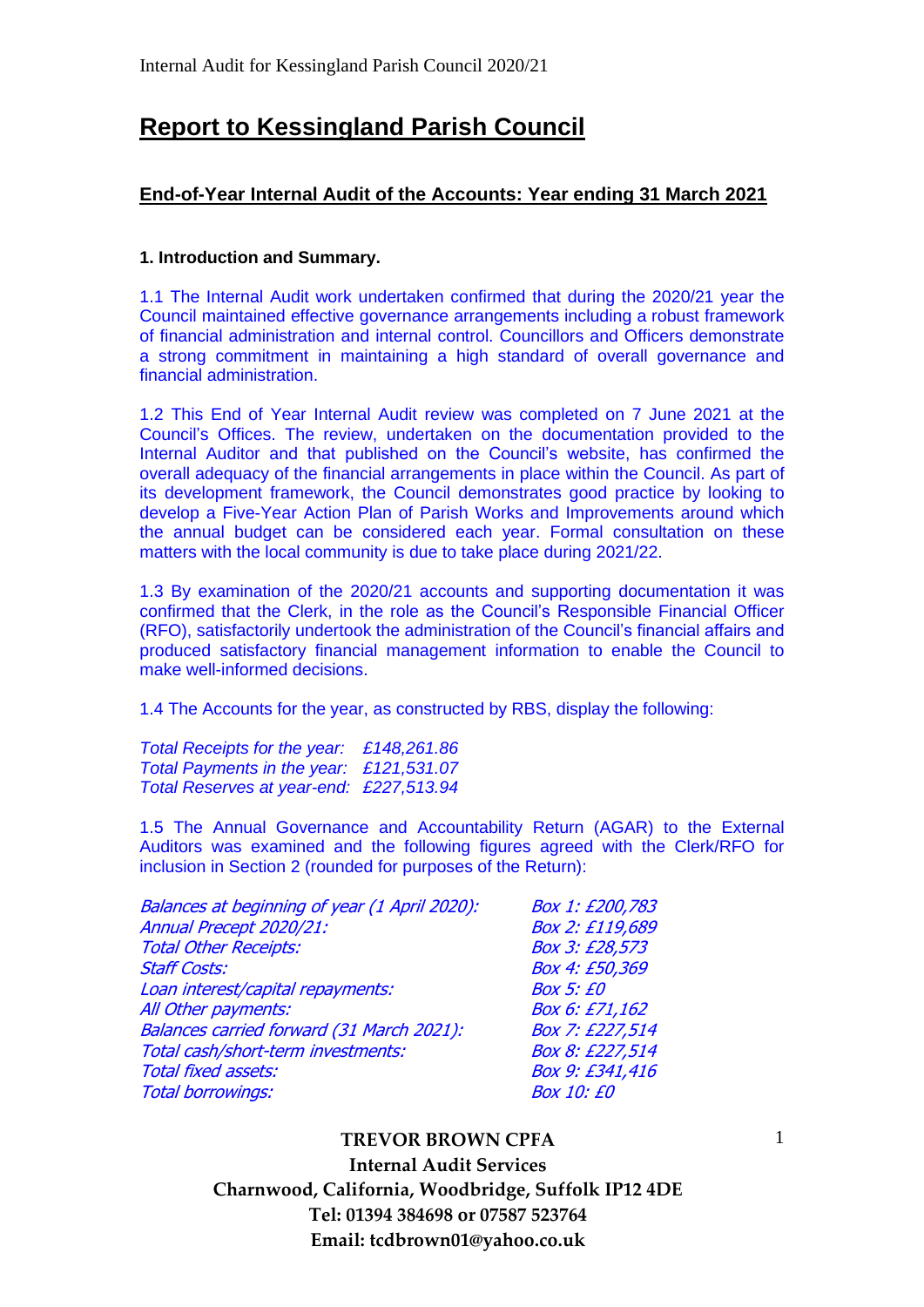1.6 Section Two of the AGAR was approved by the Council on 28 May 2021 and Section One is due to be approved on 9 June 2021. The Guidance Notes on completion of the AGAR requires Section One to be approved before Section Two. The External Auditors may, as a result, comment on this matter in their Report and Certificate 2020/21.

1.7 The Internal Auditor has completed the Annual Internal Audit Report 2020/21 within the AGAR.

1.8 The following Internal Audit work was carried out on the adequacy of systems of internal control in accordance with the Audit Plan. All documentation was well presented for the Internal Audit review. Comments and any recommendations arising from the review are made below.

#### **2. Governance, Standing Orders, Financial Regulations and other Regulatory matters** *(examination of Standing Orders, Financial Regulations, Code of Conduct, Formal Policies and Procedures, Tenders where relevant. Acting within the legal framework, including Data Protection legislation).*

2.1 At its meeting on 10 June 2020 the Council agreed to postpone the 2020 AGM, in line with government legislation following the Covid-19 pandemic, until May 2021 with all Chairs and Vice Chairs remaining in position until that time. It was further agreed that should any vacancies occur, they would be addressed at the next available meeting, either of the Parish Council or the relevant Committee (Minute 7 refers).

2.2 Also at the meeting on 10 June 2020, the Council agreed that whilst Government restrictions on public meetings were in force, meetings of the Full Council, Committees and Working Groups would take place via video-conferencing wherever possible. Meetings of council bodies would be open to the public via Zoom and any interested members of the public would be able to contact the Parish Council office for access details. During this period Council meetings would be held at two monthly intervals (with the exception of the Planning Committee). Appropriate delegated authority to Councillors and Officers was agreed. Delegations applied between meetings with delegated decisions being made by the Chair, Deputy Chair and the Chairs of Finance and Governance, Leisure & Amenities, Personnel and Planning Committees to ensure that the day-to-day business of the Council could continue.

2.3 Councillors and Officers demonstrated commitment to addressing the challenges of the pandemic in their support to the local community and in maintaining effective governance arrangements. In addition to appropriate delegated authority given to Councillors and the Clerk/RFO to deal with urgent and necessary business, Councillors staffed the emergency helpline during the early part of the pandemic and worked with other volunteers to support the community overall and, in particular, vulnerable persons in the parish.

2.4 At its meeting on 8 July 2020 the Council accepted a recommendation from the Finance and Governance Committee that the Council should develop a Five-Year Plan of parish works and improvements around which the annual budget could be considered each year. This would be a 'living' document which would be reviewed each year and would be sufficiently flexible to allow for developing situations. Due to

### **TREVOR BROWN CPFA**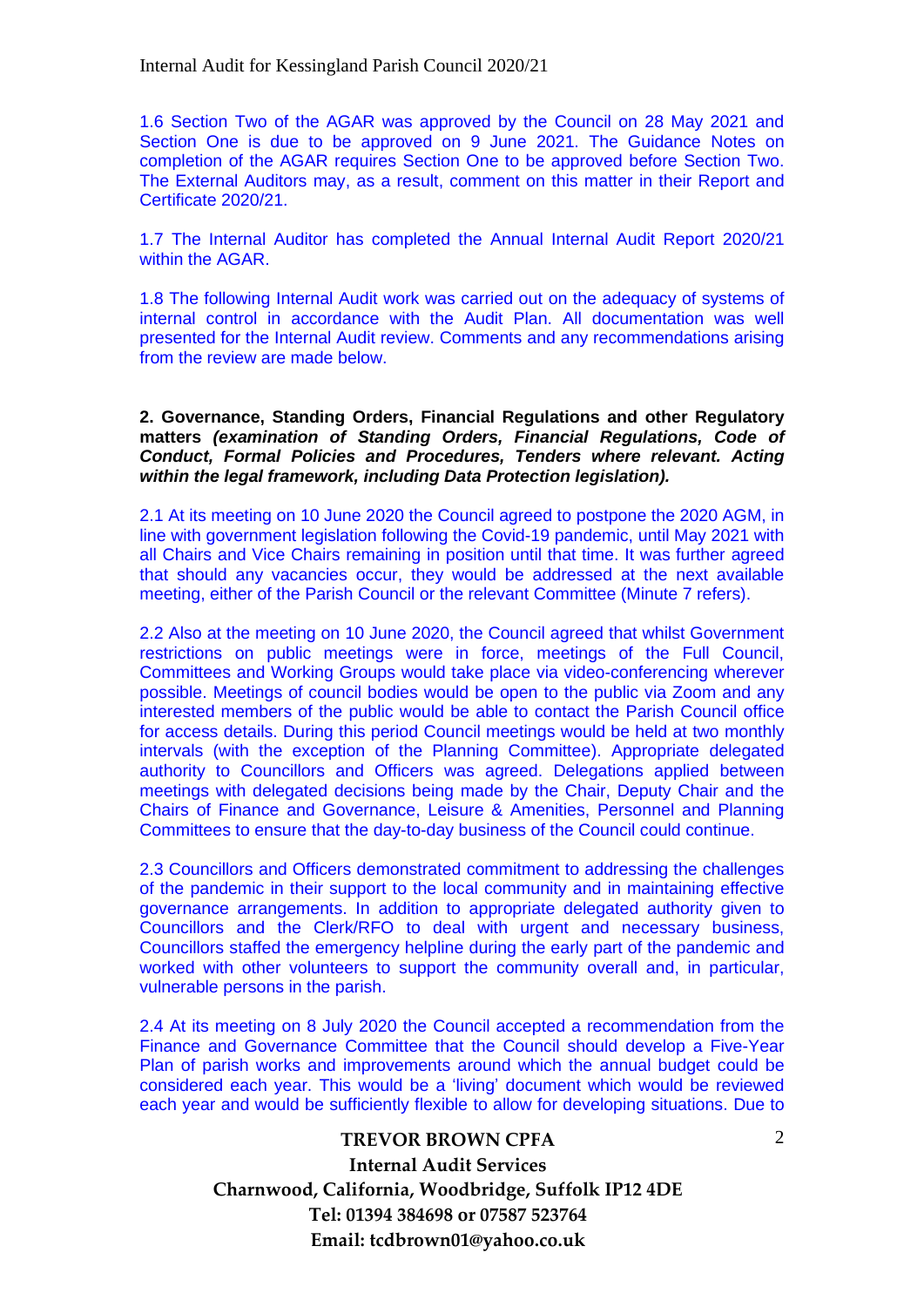timescales and the closeness of the budget setting period, the Council agreed that formal consultation with the community would not be undertaken in 2020/21 although the Council would consider any suggestions received

2.5 At the meeting on 9 September 2020 the Council agreed to set up a Working Group of five Councillors plus the Clerk/RFO to review the suggestions and develop recommendations for Council on the Five-Year Plan (Minute 42 refers). The Clerk/RFO advised the Internal Auditor that the Council is currently developing the first year of the Plan and is due to engage the local community in this respect later this year.

2.6 Standing Orders are in place. The latest Model Standing Orders published by the National Association of Local Councils (NALC) in 2018 were considered and adopted by the Council at its meeting on 11 March 2020 (Minute 8.1 refers). Changes to Standing Orders (in line with national guidance and legal requirements) affecting the limits regarding contracts were approved by Council on 11 November 2020 (Minute 81.5 refers).

2.7 Financial Regulations are also in place. NALC issued new Model Financial Regulations in August 2019. An up-dated version of Financial Regulations, reflecting the new model document and the Council's own changes in structure and operation, was presented to the Council on 11 March 2020 and was accepted and adopted (Minute 7.3 refers). Changes to Financial Regulations (in line with national guidance and legal requirements) affecting the limits regarding contracts were approved by Council on 11 November 2020 (Minute 81.6 refers).

2.8 The Council is continuing to apply the General Power of Competence (GPoC). The Council declared at the time of its meeting on 15 May 2019 that it was an eligible Council to use GPoC, having at least two-thirds elected Councillors and a suitably qualified Clerk, and adoption of the Power was agreed (Minute 16 refers). The Power can continue to be used until the next relevant Annual Meeting of the Parish Council (normally following election of the Parish Council).

2.9 The Council reviewed its overall governance arrangements and Committee structure at its meeting on 11 March 2020 (Minute 8.2) and the following Committees were agreed:

- Leisure & Amenities Committee
- Planning Committee
- Finance and Governance Committee
- Personnel Committee

The Highways and Footpaths Working Group would remain. Terms of Reference and membership of the Committees and the Working Group were agreed. The Council also agreed to maintain four other Working Groups in respect of Heritage, Health and Safety, Events and Emergency Planning.

2.10 At the meeting on 14 October 2020 the Council agreed that the Events Working Party should become the Events and Communications Committee. Terms of Reference were developed for the Committee and approved by the Council at its meeting on 11 November 2020 (Minute 81.3 refers).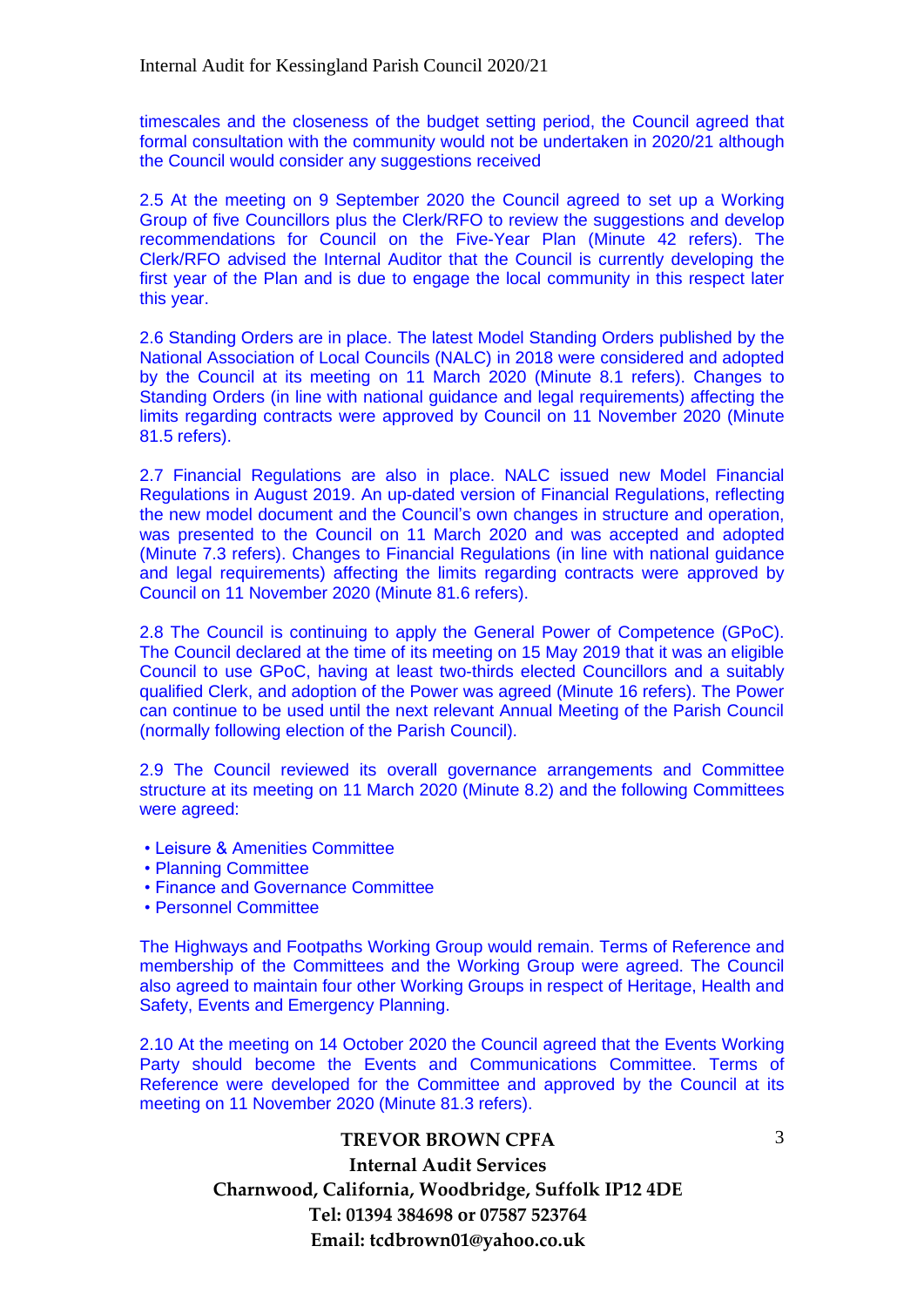2.11 The Council demonstrates good practice by adopting and maintaining a Community Engagement Policy which sets out how the local community is kept informed and is able to contribute to the activities and decision-making of the Council. The Clerk/RFO advised the Internal Auditor that the Policy is due for review, alongside other Policies and Procedures held by the Council.

2.12 The Council declared a Climate Change Emergency at its meeting on 10 July 2019 and resolved to work with other external organisations in order to become carbon neutral by 2030. At the meeting of the Council on 14 October 2020 it was noted that, following Delegated Authority being given, the Clerk/RFO with the Chair of Finance and Governance had changed the Council's electricity supplier to OPUS Energy, which submitted the lowest quotation to provide renewable-only energy in accordance with the Council's Climate Emergency commitment (Minute 61.16 refers).

2.13 The Clerk/RFO, Mr Neil Coleby, was appointed as Clerk to the Council in December 2019 and, following the resignation of the then RFO in post, was subsequently appointed as the Council's permanent RFO.

2.14 At its meeting on 11 March 2020 the Council noted that the Personnel Committee, under delegated powers, had appointed Mrs Shelley Hogg as Assistant Parish Clerk with effect from 23 March 2020.

2.15 The Council's Minutes are well presented and provide clear evidence of the decisions taken by the Council. The Council noted at the meetings held by videoconferencing in 2020/21 that the Minutes could not be formally approved and signed until the next meeting of Councillors takes place in person.

2.16 The Council is registered with the Information Commissioner's Office (ICO) as a Fee Payer/Data Controller for the provision of council services under Data Protection legislation (Registration ZA287505, expiring 16 October 2021). The Council demonstrates compliance with the General Data Protection Regulations (GDPR) through its adoption of a Data Protection Policy, a Data Retention Policy and a General Privacy Policy. The Council's Publication Scheme is displayed on the Council's website.

2.17 At its meeting on 11 March 2020 the Council received a list of all existing Policies, Procedures and Protocols and agreed to adopt them with the proviso that they should be referred to the Finance and Governance Committee for review and up-dating during the year 2020/21 (Minute 8.4 refers). At its meeting on 10 June 2020 the Council reviewed and adopted the Grants Policy, the Public Participation in Video Meetings Protocol and the Social Distancing Protocol (Minute 10 refers). Similarly, on 14 October 2020, the Council approved a Co-option Policy and Protocol (Minute 62.2 refers) and on 11 November 2020 a Memorial Policy was approved (Minute 81.4 refers). The Clerk/RFO advised the Internal Auditor that the pandemic has impacted upon the progress of the review of some Policies but work is continuing and further reviews are programmed throughout 2021/22.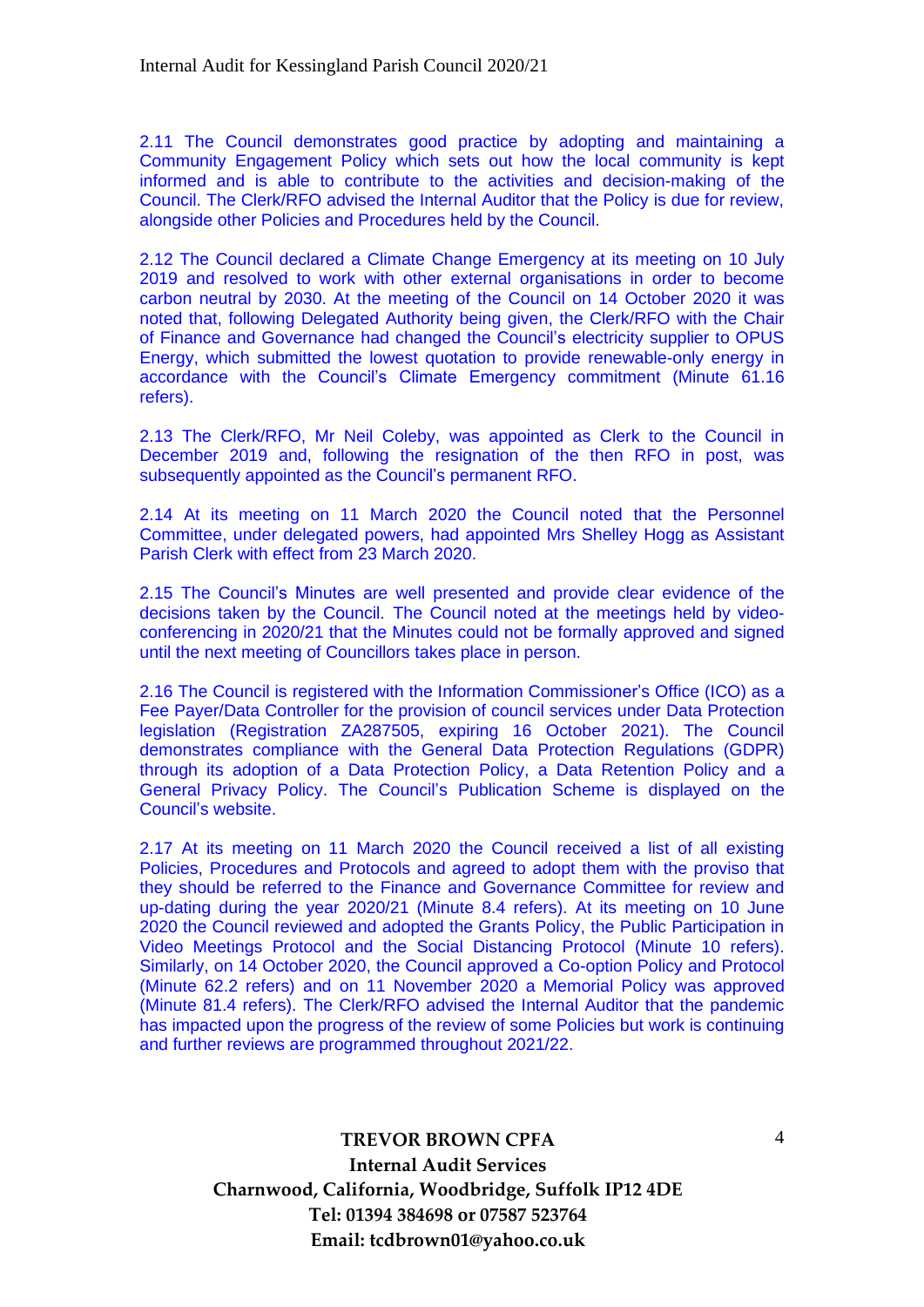2.18 A number of staff related Policies (Dignity at Work, Disciplinary and Grievance, Training and Development, Health and Safety and Lone Worker) are also in place but are similarly awaiting review and update as necessary by the Council.

2.19 The Council re-adopted the Suffolk Code of Conduct for Councillors at its meeting held on 15 May 2019 (Minute 18 refers). The Code applies to all Councillors for the purpose of assisting a Local Council to discharge its duty to promote and maintain high standards of conduct within its area.

#### **3. Accounting Procedures and Proper Book-keeping** *(examination of entries in the Cashbook, regular reconciliations, supporting vouchers, invoices and receipts and VAT accounting).*

3.1 The Rialtas Business Solutions (RBS) accounting system was used in the year to produce the Council's Financial Reports and Statements. The financial system is well referenced and overall provides a good audit trail to the supporting documentation. The system has been used for the preparation of the 2020/21 End-of-Year accounts.

3.2 The Council commissioned RBS to close the 2020/21 Accounts on its behalf. The Cashbook and Receipts and Payments Account (following corrections, see item 4.2 below) and supporting data completed by the Clerk/RFO with the assistance of Rialtas were found to be in good order and well presented.

3.3 The Cashbook is well referenced and provides a good audit trail to the Bank Statements and the financial information prepared by the Clerk/RFO. VAT payments are tracked and identified within the accounting system. A sample of transactions was examined with the supporting invoices/vouchers and was found to be in order. Test checks were made on the coding of the VAT element within a number of invoices/accounts and these were also found to be in order.

3.4 VAT payments are tracked and separately identified within the Cashbook. The VAT paid by the Council is normally recovered from HMRC on an annual basis. The Clerk/RFO submitted a re-claim for the £11,074.76 VAT paid in the year 2019/20 to HMRC on 26 May 2020 and the amount was received at bank on 15 June 2020.

3.5 The Clerk/RFO provides reports to Finance and Governance Committee and to the Council on Community Infrastructure Levy (CIL) matters, including sums received. The CIL Annual Report for the year 2020/21 has yet to be constructed. The Report for the year has to be submitted to the District Council no later than 31 December 2021.

**4. Year End procedures** *(Regarding accounting procedures used and can be followed through from working papers to final documents. Verifying sample payments and income. Checking creditors and debtors where appropriate).*

4.1 RBS attended the Council's offices on 21 May 2021 to assist the Clerk/RFO in the completion of the annual closedown of the accounts for the year 2020/21.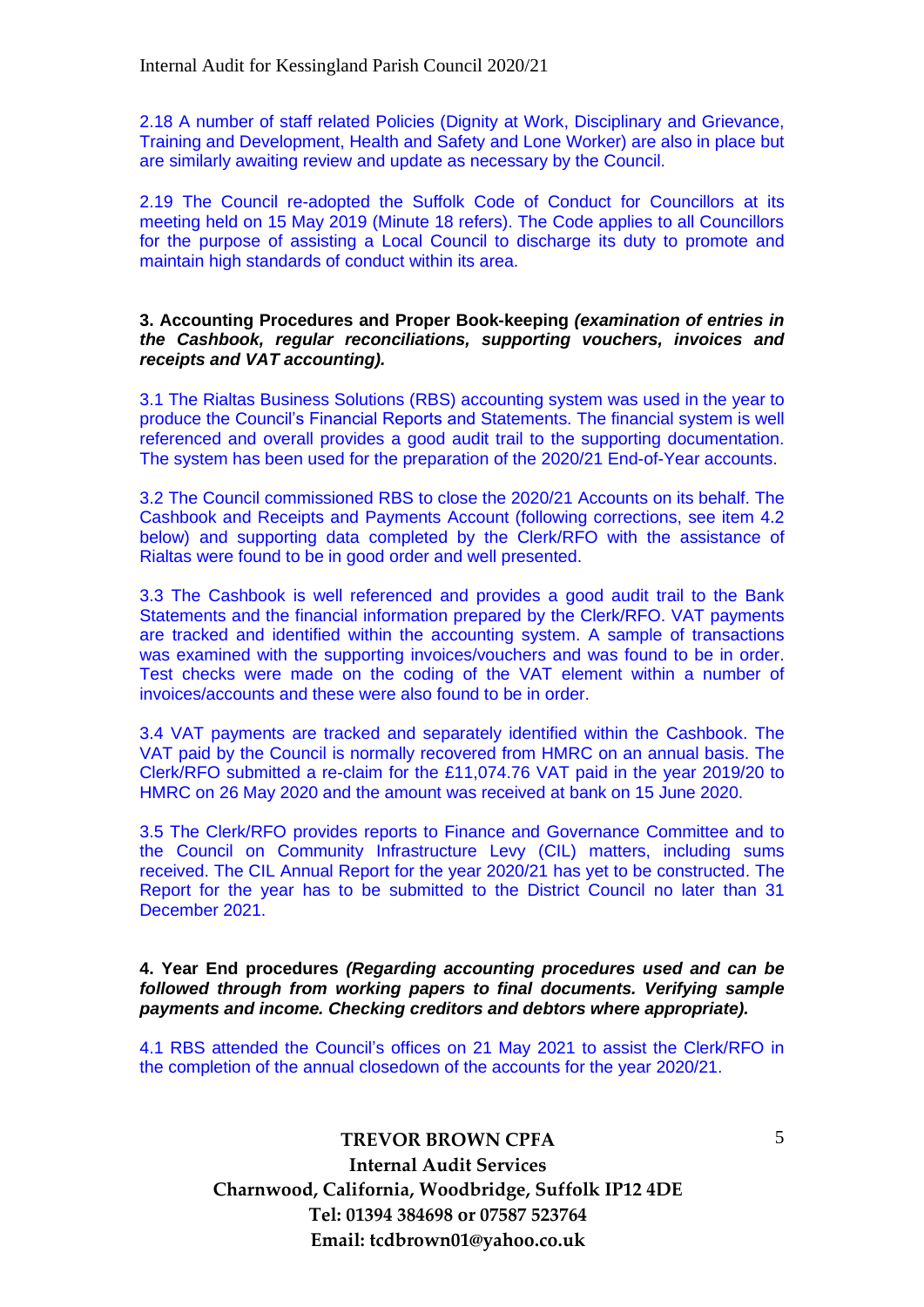4.2 The End-of-Year accounts are prepared on a Receipts and Payments basis. The Internal Auditor's examination of the Accounts prepared by RBS revealed a discrepancy between the Summary Receipts and Payments Account and the entries in the AGAR. As the AGAR would clearly need to correctly reflect the entries in the final accounts for the year, the Clerk/RFO contacted RBS in order that the matter was investigated and resolved.

4.3 Following the necessary corrections, the End of Year accounts were found to be in good order. Sample audit trails were undertaken and were found to be in good order.

#### **5. Bank Reconciliation** *(Regularly completed and cash books reconcile with bank statements).*

5.1 Bank Reconciliations were regularly completed during the year 2020/21 and presented to Finance and Governance Committee and the Council.

5.2 At its meeting on 9 September 2020, the Council accepted the recommendation from the Finance and Governance Committee to move its banking to Unity Trust Bank and open a current account, an instant access deposit account and apply for payment cards for the Clerk/RFO and Assistant Clerk. It was also agreed that the Council should invest in the Churches, Charities and Local Authorities (CCLA) Deposit Fund and that delegated authority be provided to the Clerk/RFO, in conjunction with the Chair of Finance and Governance Committee, to organise the banking and investment arrangements, decide initial levels of investment and provide update reports to the Committee and to Full Council. Authorisation was given to nominated Councillor Signatories and the Clerk/RFO to sign both the CCLA and Unity applications on behalf of the Council (Minute 43.7 refers).

5.3 At the meeting on 14 October 2020 the Council noted that an application to move the banking to Unity Trust Bank had been submitted and that an application to invest in CCLA had been completed. The Council noted that the Finance and Governance Committee had agreed to use the Events Bank Account as a holding account during the bank transfer so that a Reserve would be placed in that account in case there were any issues with the transfer; the amount would then be transferred to the Unity account(s) at such time as the funds held in those accounts decrease in order to ensure that the Council has appropriate coverage under the Financial Services Compensation Scheme (FSCS) (Minute 61.5 refers).

5.4 At the meeting on 11 November 2020 the Council noted that the Finance and Governance Committee had given delegated authority to the Clerk/RFO, in consultation with the Chair of that Committee, to organise the transfer of bank accounts with particular reference to the date of the transfer. An application to invest in the CCLA Public Sector Deposit Fund was completed and the Council noted on 13 January 2021 that £50,000 had been invested and the transfer of bank accounts would progress (Minute 97.4 refers).

5.5 The bank statements/investment account balances as at the year end 2020/21 were as follows: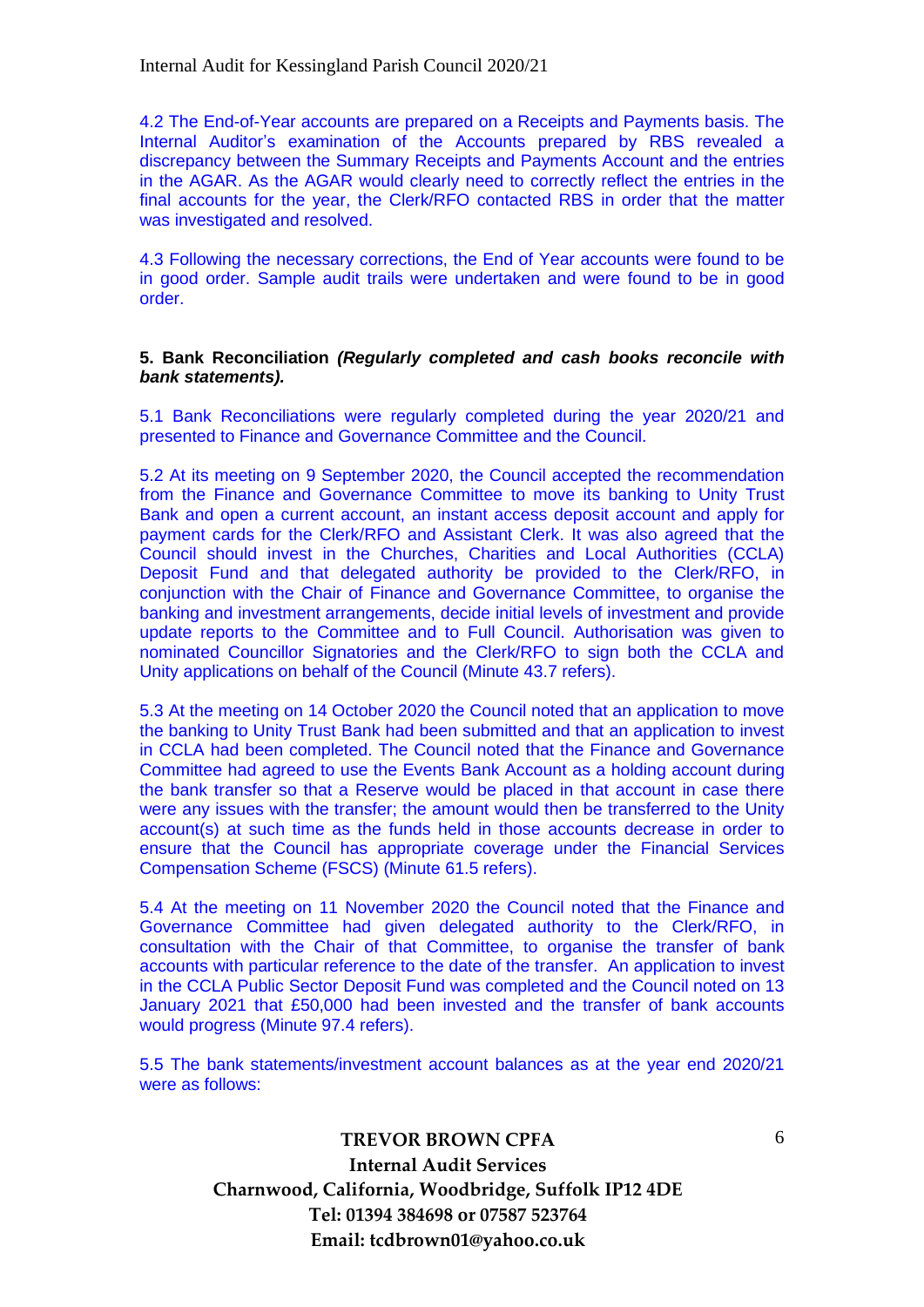| <b>CCLA Public Sector Deposit Fund (31 March 2021):</b>    | £50,000.00 |
|------------------------------------------------------------|------------|
| Barclays Community (main current) Account (30 March 2021): | £24,234.89 |
| Barclays Community (Events) Account (30 March 2021):       | £66,258.43 |
| Nationwide Building Society (31 March 2021):               | £87,020.62 |

The statements reconciled with the End-of-Year accounts and agreed with the overall bank reconciliation.

5.6 Subsequent to the end of the year, the Clerk/RFO reported to Council on 14 April 2021 that the new bank account with Unity Trust Bank was open and the transfer of funds was due to be processed. Funds were transferred from Barclays Current Account to the Barclays Events Account to provide for any issues arising during the transfer and to ensure that funds in the new account did not exceed the bank guarantee scheme once the 2021/22 Precept was received (Minute 153 refers).

5.7 There are two additional Barclays bank accounts which are under the jurisdiction of the Council viz. the Francis Road Maintenance Account and the Compass Suite Account. The Council has an 'arm's length' relationship with these charitable bodies and neither account forms part of the Council's End-of-Year accounting or banking processes. The Clerk/RFO advised the Internal Auditor that the Council has an agreement with the Compass Suite Trustees to dissolve the Charity; a future Board meeting is expected to consider approving Solicitors to conduct the shutdown as well as Accountants to carry out a tabletop valuation of assets and any possible tax implications.

#### **6. Internal Control and the Management of Risk** *(Review by Council of the effectiveness of internal controls, including risk assessment, and Minuted accordingly).*

6.1 The updated Annual Risk Assessment documentation was considered and approved by the Council at its meeting on 10 June 2020 (Minute 9.3 refers). The Assessment provides a comprehensive analysis of the risks faced by the Council, the level of risk involved, the control measures in place to mitigate the risks identified and any further action required.

6.2 The Council noted on 10 June 2020 that a Health and Safety Inspection and the annual Risk Assessment of the Allotments and had been completed by nominated Councillors and the Clerk/RFO (Minutes 12.2 and 14,4 refer).

6.3 At its meeting on 10 March 2021 the Council considered and adopted the Financial Risk Assessment as recommended by the Finance and Governance Committee (Minute 134.1 refers).

6.4 The Internal Controls Statement and Policy, including the Checklist for Internal Controllers, were also adopted by the Council at its meeting on 10 March 2021. The Checklist includes the control tests to be undertaken (normally on a quarterly basis), with the requirement that a written report of any findings is to be submitted to the Council and Minuted as evidence of the action taken.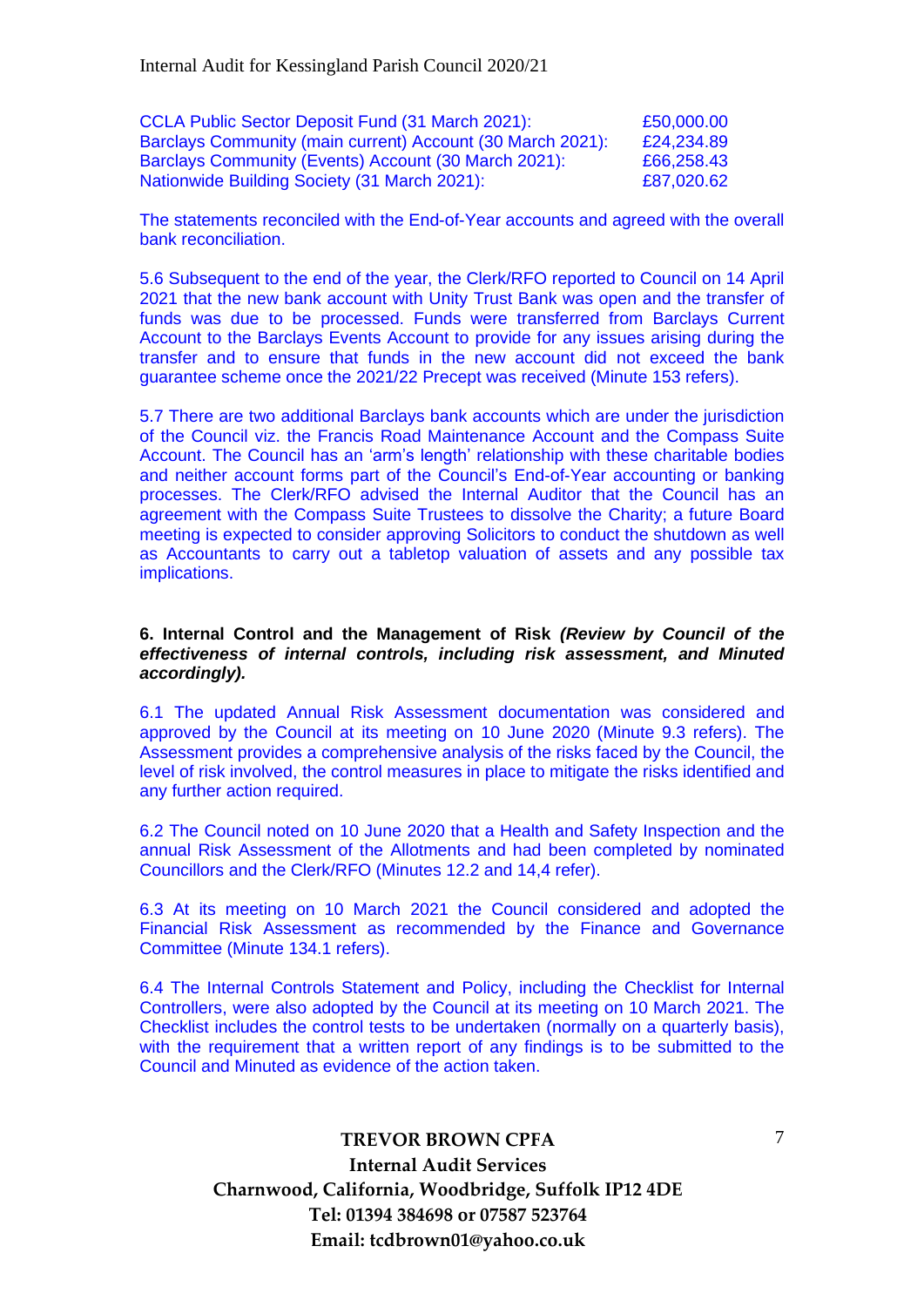6.5 The Council accordingly complied with the Accounts and Audit Regulations 2015 which require a review by the Full Council at least once a year of the effectiveness of the Council's system of internal control, including the arrangements for the management of risk, with the review suitably Minuted.

6.6 Insurance was in place for the year of audit. At its meeting on 14 October 2020 the Council noted that the Clerk/RFO, with the Chair of Finance and Governance, had under delegated authority renewed the insurance cover with RSA Parish Protect for a 3-year period at a cost of £2,650.64 (Minute 61.15 refers). The period of insurance runs from 1 October 2020 to 30 September 2021.

6.7 Employer's Liability cover and Public Liability cover each stand at £10m. The level of Fraud and Dishonesty (Fidelity) cover stands at £300,000, which is in line with the current recommended guidelines which provide that the cover should be at least the sum of the year-end balances plus 50% of the precept/grants.

#### **7. Budgetary controls** *(Verification of the budgetary process with reference to Council Minutes and supporting documents).*

Precept 2020/21: £119,688.57 - Council's meeting on 15 January 2020, Minute 10.2.

Precept 2021/22: £116,703.00 - Council's meeting on 13 January 2021, Minute 97.7.

7.1 The precepts were agreed in Full Council and the precept decision and amount have been clearly Minuted. The Clerk/RFO ensures that the Council is aware of its responsibilities and commitments and the need for forward planning and adequate reserves.

7.2 Examination of the accounts and supporting documentation for the year under review confirmed that the Budget for the year 2020/21 was presented to Council and approved at the meeting held on 15 January 2020. However, at its meeting on 12 February 2020 the Council noted that at the time the precept for 2020/21 had been agreed the budget had not matched the precept as it had been calculated using the previous year's budget, which had been set at a level which exceeded the precept. In order to rectify this, the Clerk/RFO amended the budget for 2020/21 to match the precept and the revised budget was approved on 12 February 2020 (Minute 9.1 refers).

7.3 The Finance and Governance Committee monitored income and expenditure against the 2020/21 Budget. The Committee noted that from October 2020 the monitoring of the accounts against the Budget was being undertaken by the Budget Working Group as part of the Budget round and any significant issues arising would be reported to the Committee.

7.4 The Budget for 2021/22 was initially examined in detail at meetings of the Budget Working Group. The Budget was considered by the Finance and Governance Committee on 16 December 2020. The Full Council gave consideration to the 2021/22 Budget at its meeting on 13 January 2021 and agreed a Precept of £116,703 in order to avoid any increase in the Parish Council's element of Council Tax for 2021/22.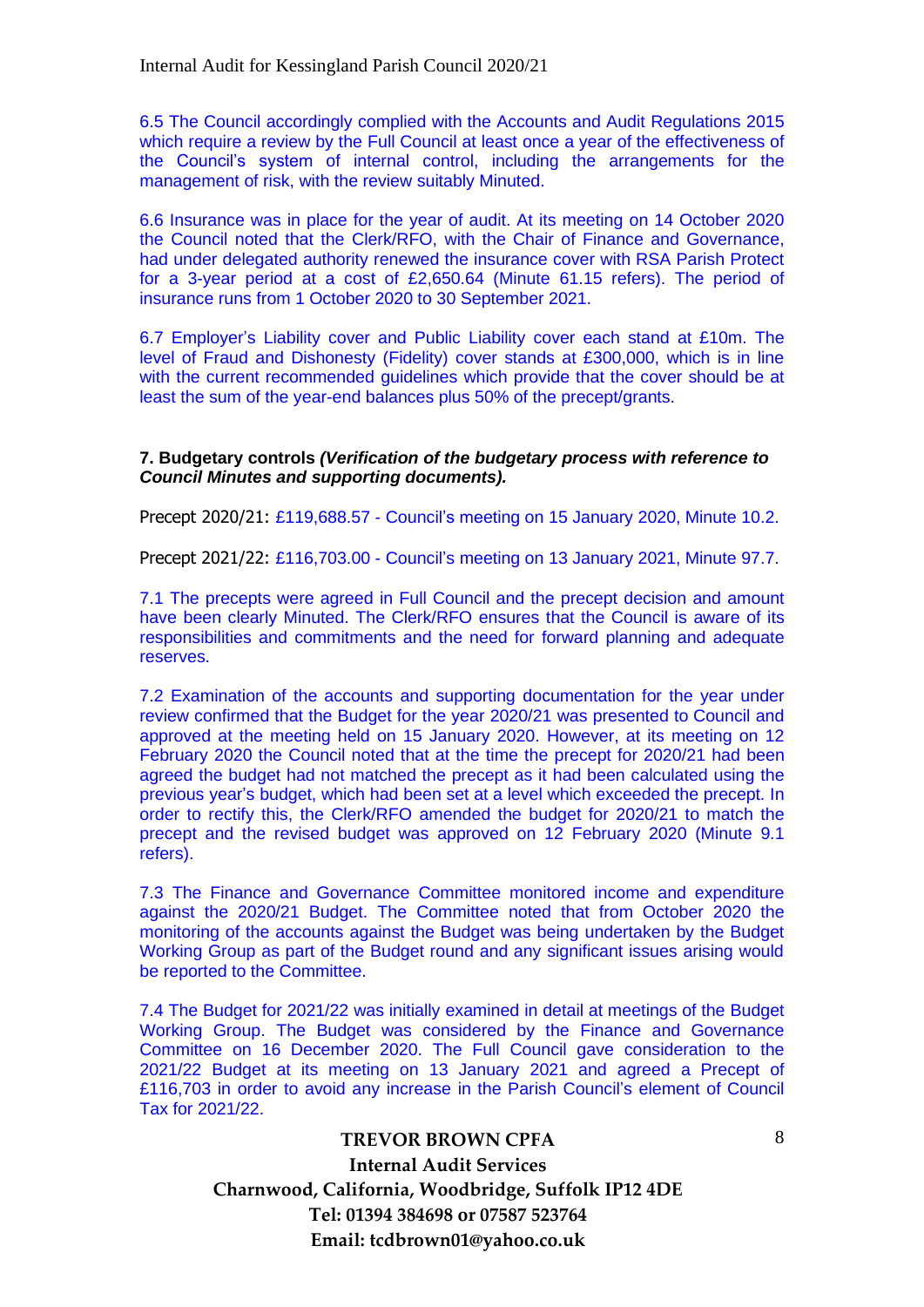7.5 A Reserves Policy was adopted by the Council at its meeting on 9 September 2020 (Minute 44.1 refers). The Policy provides that the general fund balance (the 'working balance') is to be maintained at a level based upon a risk assessment carried out annually by the Clerk/RFO when setting the budget for the forthcoming year. The level and relevance of all earmarked reserves will be reviewed by the Finance and Governance Committee as part of the annual budget preparation. Any decisions regarding Reserves will be taken by Full Council. The £120,000 previously earmarked under 'legal requirement' has now been broken down into more closely defined and specific areas of earmarked reserves.

7.6 The Council's Overall Reserves at 31 March 2021 stood at £227,513.94, of which £170,739.51 were Earmarked and Restricted Reserves.

7.7 The General Reserves (Overall Reserves less Earmarked/Restricted Reserves) as at 31 March 2021 totalled £56,774.43, which is in line with of the generally accepted position that non-earmarked revenue reserves should usually be between three and twelve months of Net Revenue Expenditure (in effect, the Precept less any loan repayments - the JPAG Proper Practices Guide, Item 5.32 refers)

7.8 As at 31 March 2021 the Council maintained sufficient reserves and contingency sums to meet, within reason, any unforeseen items of expense that may occur.

#### **8. Income Controls** *(regarding sums received from Precept, Grants, Loans and other income including credit control mechanisms).*

8.1 Receipts recorded in the Cashbook were cross referenced with the bank statements on a sample basis and were found to be in order.

8.2 At its meeting on 10 June 2020 the Council considered a revised Allotments Tenancy Agreement for 2020/21 and agreed to set up a small Working Group to progress any action required (Minute 10.5 refers). An Allotments Tenancy Agreement was accepted by the Council at its meeting on 8 July 2020: it would be sent out mid to late August to enable tenants to renew their tenancies by 1 October. This would now be an ongoing tenancy, unless cancelled by either party, by the payment of the annual fee each year. The Council agreed to increase the rents of the two St Edmund's allotments to the level of the Church Road allotments as all the allotments now have a water supply (Minute 30.6 refers).

8.3 An Allotments Register is being maintained which lists (inter alia) the plots available, the plot holder, the sums due and the amounts paid. The Clerk/RFO confirmed that no allotments debts were outstanding as at the year-end, 31 March 2021.

#### **9. Petty Cash and Bank Card** *(Associated books, approved system in place).*

9.1 At the meeting on 12 February 2020 the Council agreed to introduce a Petty Cash system and to provide bank cards for the Clerk/RFO and Assistant Clerk. A Petty Cash Account of £100 was agreed. The Petty Cash Policy and Procedures

# **TREVOR BROWN CPFA Internal Audit Services Charnwood, California, Woodbridge, Suffolk IP12 4DE Tel: 01394 384698 or 07587 523764 Email: tcdbrown01@yahoo.co.uk**

 $\mathbf{Q}$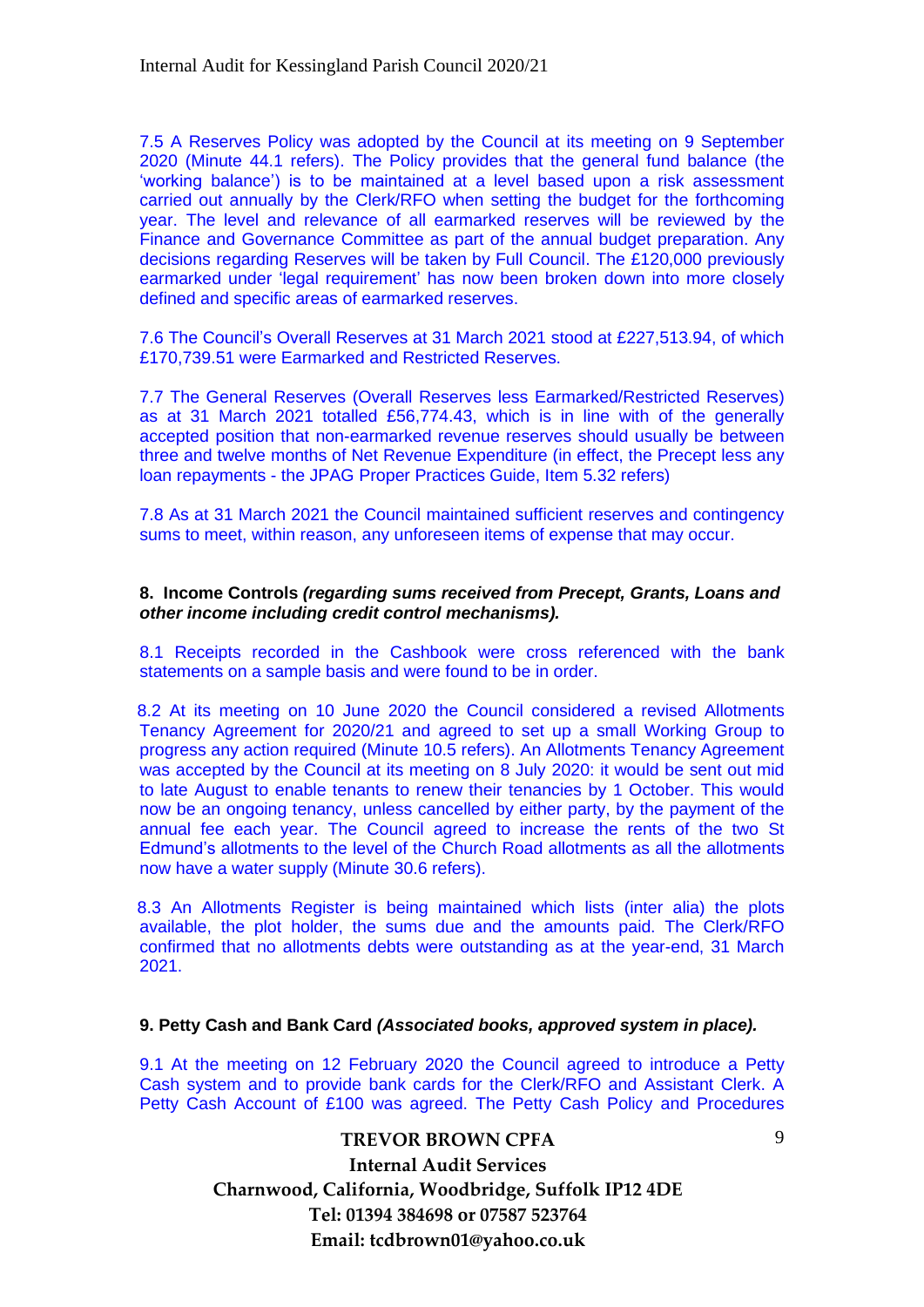were considered and adopted by the Council at its meeting on 11 March 2020, by which time the system was in operation. At the meeting on 13 January 2021 the Council agreed to increase the Petty Cash level to £250 (Minute 97.8 refers).

9.2 The Council's Financial Regulation item 6.21 details the controls to be exercised over the Petty Cash Account but refers to a petty cash float of £100 for the purpose of defraying operational and other expenses. The Clerk/RFO confirmed that the Financial Regulations are due to be updated to reflect the increase in the Petty Cash float.

9.3 As part of this End-of-Year Audit, the Internal Auditor examined the operation of the Petty Cash system in order that the necessary confirmation/assurance could be provided in the Annual Internal Audit Report within the 2020/21 AGAR. The system was found to be in order with vouchers supporting sums drawn from the Account. The Clerk/RFO advised the Internal Auditor that with the impending use of debit/credit cards under the new banking arrangements, the use of Petty Cash is likely to decrease.

9.4 The initial setting up of the Petty Cash Account was made through a payment of £100 from the bank account (cheque 103543 dated 26 February 2020 refers). The Account has not been identified as a Petty Cash Account by RBS in the End of Year Accounts. Accounting practice provides that Petty Cash is normally identified as a separate account and the balance of Petty Cash at the year end is brought into the Bank Reconciliation. The Clerk/RFO advised the Internal Auditor that when RBS sets up the Unity Bank Debit/Credit Cards in the accounting system during 2021/22 the correct accounting arrangements will be put into place for the Petty Cash Account.

#### **10. Payroll Controls (***PAYE and NIC in place; compliant with HMRC procedures; records relating to contracts of employment).*

10.1 Payroll Services are administered on behalf of the Council by the Suffolk Association of Local Councils (SALC) in accordance with HMRC requirements. PAYE is in operation and payments have been made to HMRC. Detailed payslips are being produced. The Payroll Summary for the year 2020/21 and P60 End of Year Returns were presented to the Internal Auditor for examination.

10.2 The Minutes of the Council's meeting on 15 January 2020 note that Contracts of Employment for key staff were considered and approved together with supporting staff (Minute 15 refers). An up-to-date Contract of Employment is in place for the Clerk/RFO (dated 12 October 2020) and signed by both parties. Similarly, a Contract of Employment is in place for the Assistant Parish Clerk (dated and signed by parties on 23 March 2020).

10.3 At its meeting on 10 June 2020 the Council agreed that all Council staff should be moved onto Suffolk LGA Pay Scales (Minute 13.3 refers).

10.4 The Council agreed at the meeting on 8 July 2020 that automatic payment of staff wages should be set up via the Council's bank to provide that staff got paid on the 28th of each month unless that falls on a non-banking day in which case it would be paid the working day before (Minute 29.6 refers).

10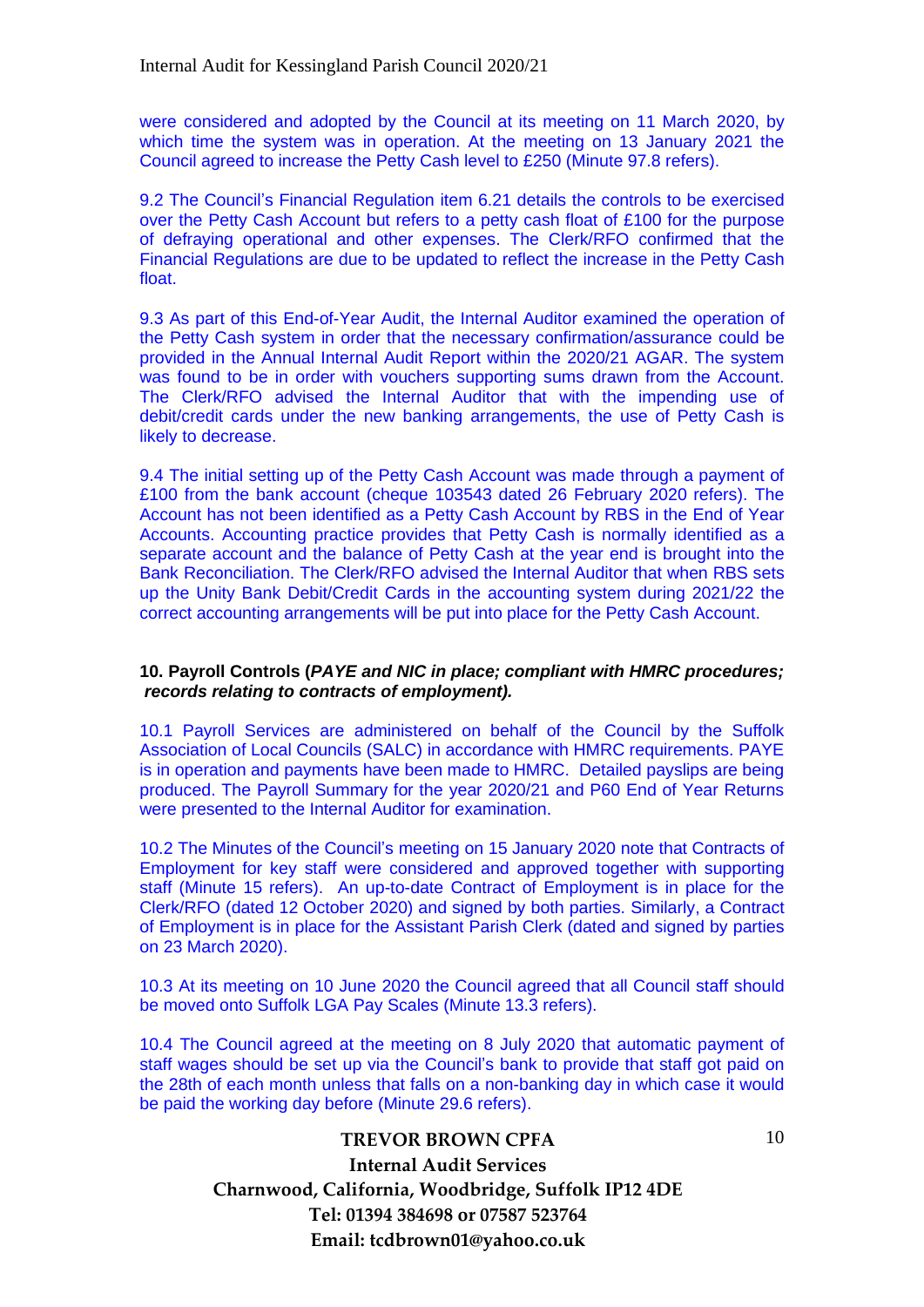10.5 At its meeting on 8 July 2020 the Council noted that the Clerk/RFO had successful completed his six-month probation period and that the Personnel Committee had confirmed the permanent appointment. The Assistant Clerk had agreed to have her probation period extended by one month due to the Covid-19 situation. The Council also agreed that its external staff should be moved onto the Suffolk County Council pay scales with effect from 1 July 2020.

10.6 It was noted by the Council on 9 September 2020 that the new NJC pay scales had been received following the annual cost of living review and that they would be applied as previously agreed by the Council and backdated to the 1 April 2020 (Minute 47.3 refers).

10.7 At the meeting on 14 October 2020 the Council agreed the recommendation from the Finance and Governance and Personnel Committees to backdate the date that the cleansing staff were moved onto the NJC Pay Scales to the 1 April 2020 in order that they receive a similar cost of living wage increase as other council staff (Minute 61.6 refers).

10.8 The Council agreed the recommendations from the Personnel Committee with regard to enrolling staff into the Suffolk County Council Pension Scheme and approved pay rises following the staff annual appraisals, included relevant backdated pay rises (Minute 72.3 refers).

10.9 At its meeting on 11 November 2020 the Council noted that the recruitment of a Factotum and Relief Cleansing Operative had been successful and that the postholder would take up his duties on 1 December 2020.

10.10 The Council continues to demonstrate commitment to the training of its staff. At its meeting on 14 October 2020, the Council authorised Rialtas Training for the Clerk/RFO and Assistant Clerk and that the Personnel Committee's Terms of Reference be amended to include approving training on courses up to the cost of £500 per course to the maximum limit of the Training and Conference Budget (Minutes 65.4 and 65.5 refer).

10.11 With regard to meeting the legislation relating to workplace pensions, the Clerk/RFO confirmed that a re-declaration of compliance under the Pensions Act 2008 has yet to be submitted to the Pensions Regulator. (The re-declaration of compliance confirms to The Pensions Regulator that the Council complies with its duties as an employer and has to be completed every three years).

**Recommendation 1: The Council should ensure that it has registered with the Pensions Regulator and has completed the necessary declaration of compliance under the Pensions Act 2008 as soon as practicably possible.**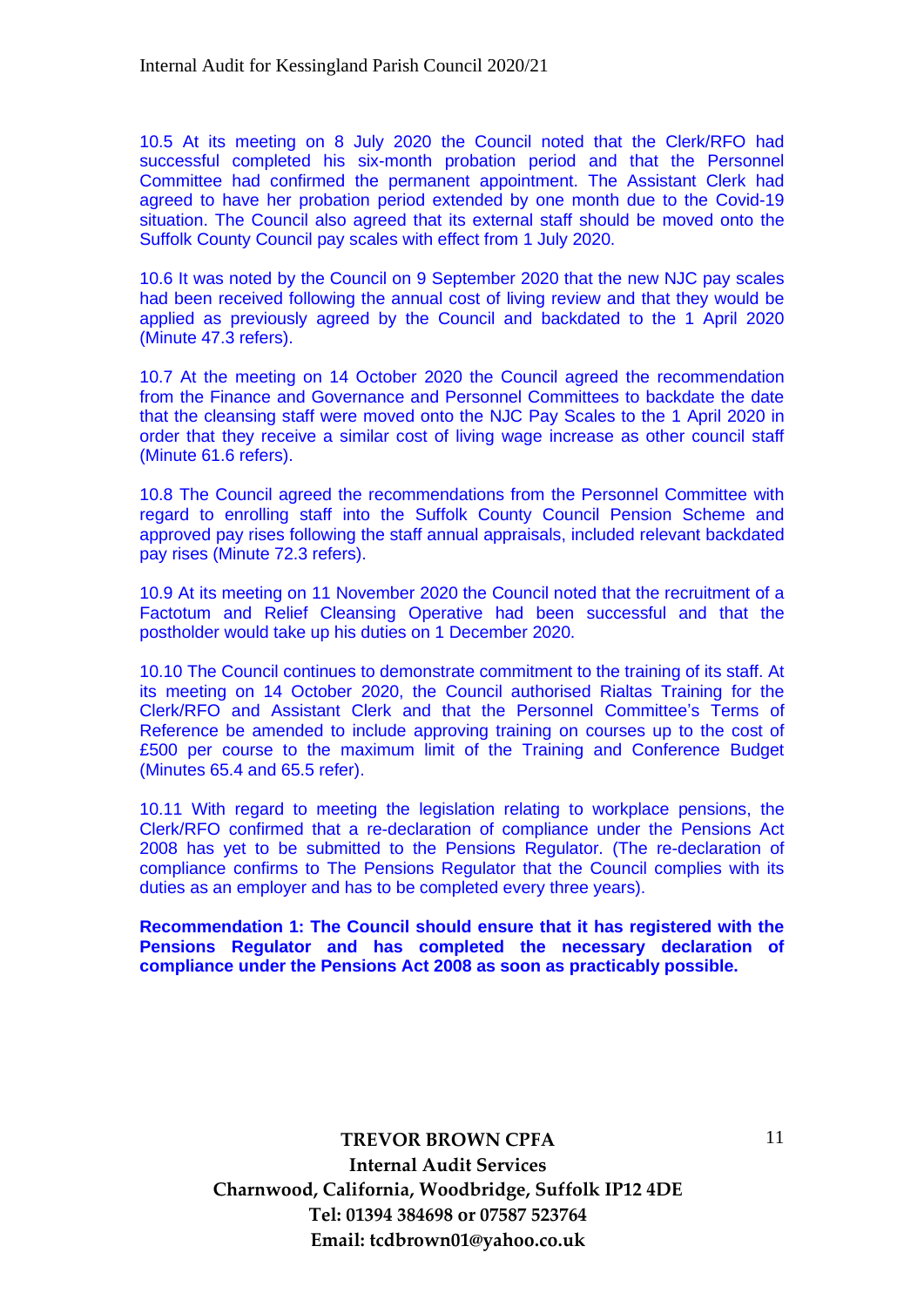**11. Assets Controls** *(Inspection of asset register and checks on existence of assets; recording of fixed asset valuations; cross checking on insurance cover).*

11.1 An Asset Register is in place and was reviewed and approved by the Council at its meeting on 10 June 2020, having been updated to reflect acquisitions and disposals of assets (Minute 9.2 refers).

11.2 The Register was also reviewed by the Finance and Governance Committee on 8 March 2021 and was adopted by the Council, as recommended by the Committee, on 10 March 2021.

11.3 As at 31 March 2021 the Register displayed a value of £341,416, an increase of £16,069 from the end of the previous year and reflects (inter alia) the acquisitions of Laptop Computers and a Speed Indicator Device in the year of account.

11.4 The Register complies with the current requirements which provide that each asset should be recorded at a consistent valuation, year-on-year. Assets are displayed at original purchase cost or, where the original purchase price is unknown, at a nominal/community value.

11.5 The Register includes a column which displays the amount each asset is insured to assist in a comparison between the items and values listed in the Asset Register with those included within the property insured schedules of the Council's Insurance Policy.

11.6 The value as at 31 March 2021 has been correctly placed in Box 9 of Section 2 of the AGAR.

**12. Internal Financial Controls, Payments Controls and Audit Procedures**  *(Confirmation that the Council has satisfactory internal financial controls in place for making payments with adequate documentation to support/evidence payments made. Any previous audit recommendations implemented).*

12.1 The Clerk/RFO provides comprehensive and informative financial reports to meetings of the Finance and Governance Committee. Councillors are provided with information and data to enable them to make suitably informed decisions. The Committee has standing agenda items for Banking, Accounts and Budget, Payments, Other Financial Updates and Governance. The Clerk/RFO provides reports of banking arrangements, bank balances, bank reconciliations, updates of income/expenditure compared to budget, the authorisation of payments, CIL updates and governance issues in order that the Committee fully meets its Terms of Reference.

12.2 Similarly, the Council receives comprehensive financial reports from the Clerk/RFO and the Finance and Governance Committee, including a Schedule of Payments at each meeting as well as details of Income and Expenditure, bank account balances and Bank Reconciliations.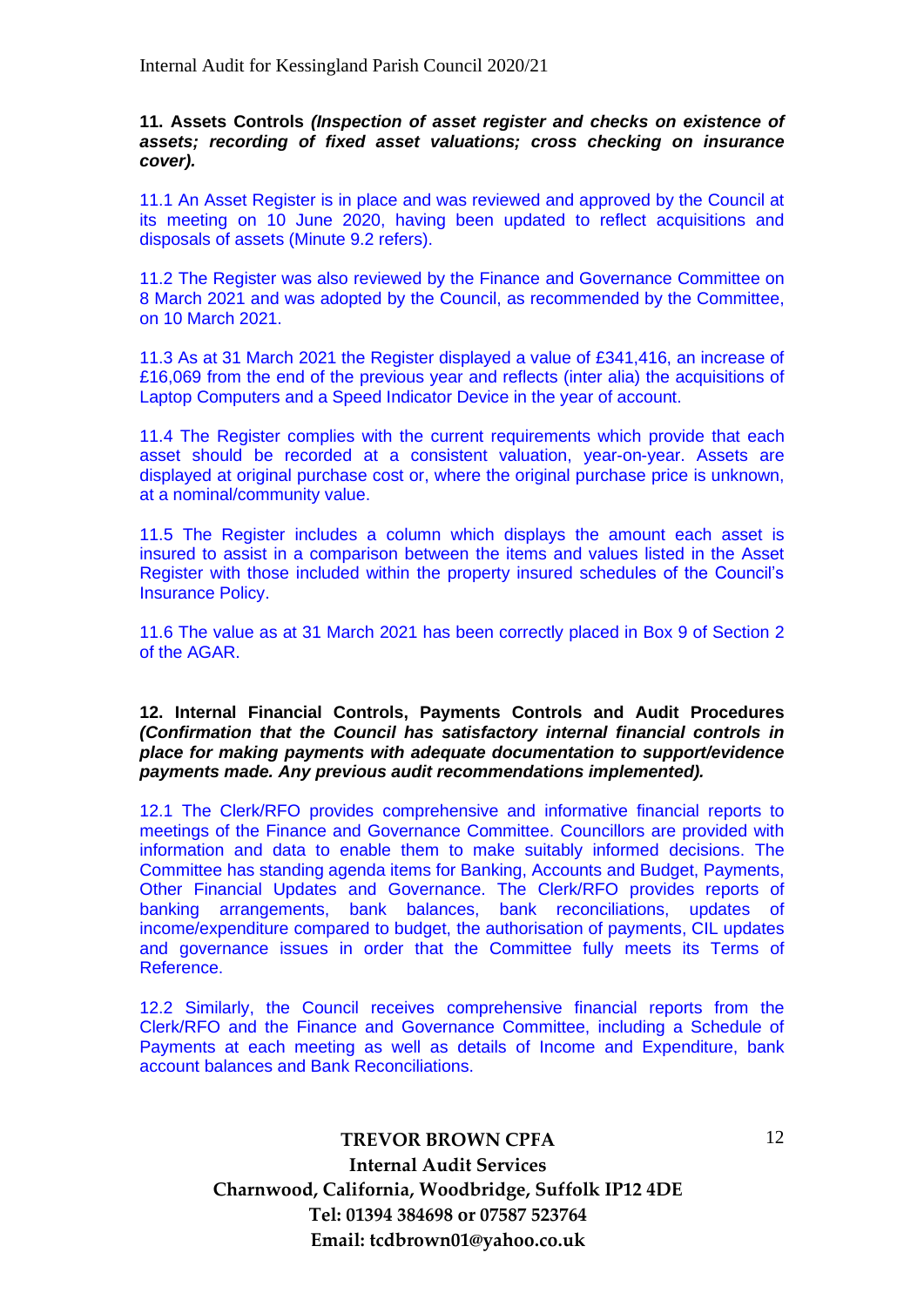12.3 During the year 2020/21 the procedure for electronic payments under the Barclays Bank account provided that a Councillor initiated the payment from the details supplied by the Clerk/RFO and a second Councillor authorised the payment electronically. The arrangements for electronic payments under the Unity Bank provide that the Clerk/RFO and Assistant Clerk will initiate the payment and two Councillors will authorise the payment electronically. Financial Regulations 6.10 to 6.17 formally detail the procedures to be followed for on-line payments.

#### **Recommendation 2: In view of the changes in procedures for on-line banking, Financial Regulations should be reviewed and updated to ensure that they fully reflect the new procedures operating for electronic payments with Unity Bank and the use of Debit/Credit Cards with the Unity Bank.**

12.4 A Finance Control Sheet is completed and attached to each invoice/voucher for payment. Some cheque payments are being made by the Council. The cheque counterfoils are being initialled by Cheque Signatories in accordance with the requirements of the Council's Financial Regulations (Item 6.5, under Instructions for the Making of Payments).

12.5 Details of bank account balances are presented to meetings of the Council. The Schedule of Payments is presented to Council meetings. Payments and receipts are listed in the Minutes of the Finance and Governance Committee as part of the overall financial control framework.

12.6 At its meeting on 9 September 2020 the Council received the Internal Audit Report for the previous year (2019/20) (Minute 43.3 refers).

12.7 The Council appointed the Internal Auditor for the 2020/21 and 2021/22 years of account at its meeting on 11 November 2020 (Minute 80.5 refers).

#### **13. External Audit** *(Recommendations put forward/comments made following the annual review).*

13.1 The External Audit review for the previous year, 2019/20, was undertaken by PKF Littlejohn LLP. The External Auditor's Certificate and Report was dared 27 November 2020. On 16 December 2020 the completion of the External Audit Report was reported to the Finance and Governance Committee. No matters of concern were raised by the External Auditor but some comments were made, outside of the overall Opinion, to assist the Council, as follows:

- a) *The Council should address the weaknesses identified by the Internal Auditor regarding the completion of periodic and end of year bank reconciliations.* (This has been addressed by the Clerk/RFO).
- b) The Council should consider the requirements of the Accounts and Audit *Regulations 2015 when setting the date for the approval of the AGAR in relation to the public rights period.* (The Clerk/RFO will be addressing this issue in respect of the 2020/21 AGAR and Notice of Public Rights of Inspection).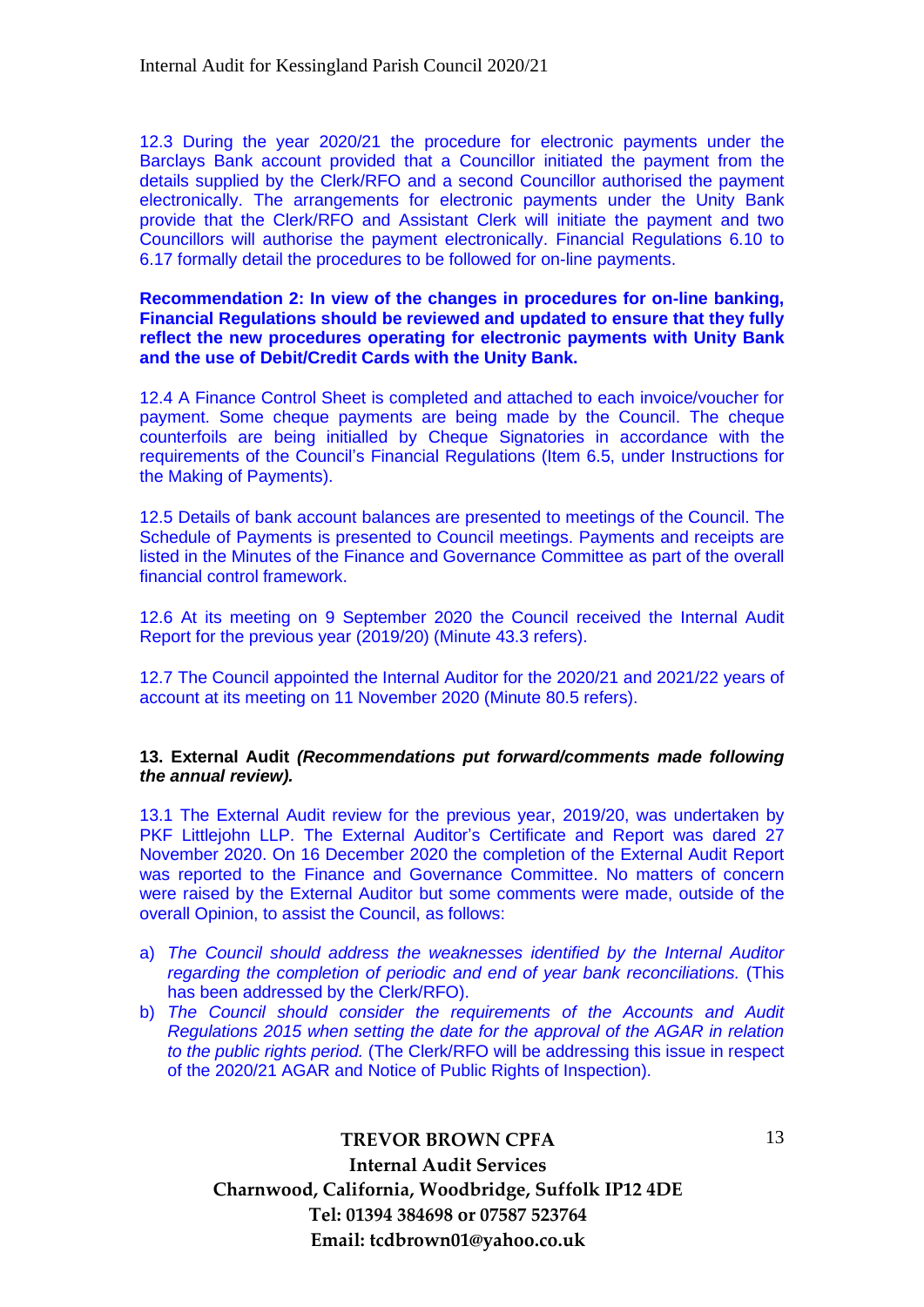13.2 The External Audit Report for the year 2019/20 was not formally reported to Full Council. Although the Council noted (on 13 January 2021) the Minutes of the Finance and Governance Committee meeting of 16 December 2020 (when the Committee had been advised of the completion of the External Audit), the Full Council was not presented with the External Audit Report and End-of-Year Certificate and the comments made to assist the Council.

**Recommendation 3: The Full Council should each year be advised of the conclusion of the External Audit and be presented with a copy of the External Audit Report and Certificate in order to accept and approve the Report and to formally note any comments made by the External Auditor to assist the Council.**

#### **14. Publication Requirements.**

14.1 Under the Accounts and Audit Regulations 2015 authorities must publish each year the following information on a publicly accessible website (the Accounts and Audit (Coronavirus) (Amendment) Regulations 2020 extended the statutory deadlines for the publication of the 2019/20 documents):

Notice of the period for the exercise of Public Rights AGAR - Sections 1 and 2.

14.2 Following the completion of the External Audit:

Notice of Conclusion of Audit AGAR - Section 3 AGAR - Sections 1 and 2 (including any amendments as a result of the Limited Assurance Review).

The Internal Auditor was able to confirm that the documents were readily accessible on the Council's webpage:

*http://kessingland.onesuffolk.net/parish-council/council-financial-information/*

**15. Responsibilities as a Trustee** *(Regarding the Council's role and responsibilities under the Charity Acts; submission of returns to Charity Commission).*

15.1 The Council is not a Sole Trustee to a Charity and has made the appropriate entries in the AGAR 2020/21.